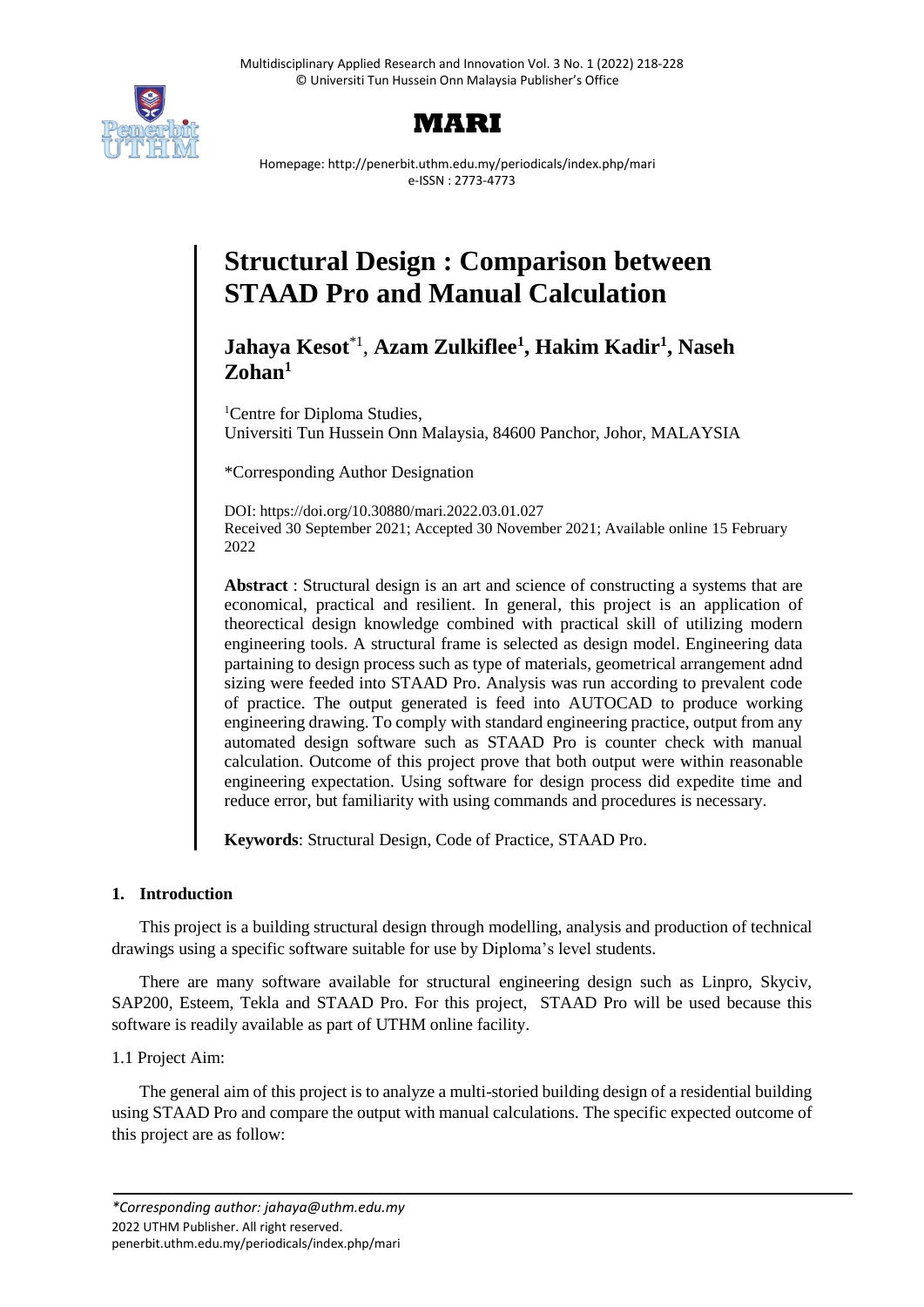- 1. Skillfully navigate the required commands and parameters during data input process in StaadPro to produce a design that would comply with acceptable engineers standards, specification and professional practice.
- 2. Applying knowledge learned during the course of Diploma study to produce manual calculation as mean of comparison against StaadPro output.

# 1.2 General

Historically, preparing a design and documentation for an engineering project would comprise process of calculation for structural analysis, calculation in design step and drawing production based on project and the tender they received. The only way they carried out their task was by manual methods by using a formula and hand calculator. This is on inefficient and time consuming especially for big scale project or when fast information on modification is needed.

# **2. Materials and Methods**

Most of design concrete in Malaysia was based on British Standard (BS 8110) Code of Practice. Within the improvement of technology and change of time, Eurocode 2 (EC2) has been introduced to Malaysia as a new guideline in design concrete structure. There have few differences between BS 8110 and EC2 in design specification where EC2 are less prescriptive than the British Standards, with more aspects left open to the designer. [1]

# 2.1 Building material

**Dead load and imposed loads**: Dead loads and imposed loads may be calculated according to British Standard Code of Practice (BSCP 3 Chap V Part 1). [2] It should be applied to new buildings and new structure, structural alterations and addition to existing buildings and existing structures. Dead loads can be calculated from unit weight given in BS 648 or from the original weights of materials used.

# 2.2 Type of Materials Used

# **Reinforced Concrete**

Reinforced concrete is concrete in which steel is embedded in such way that the two materials act together in resisting forces. In the reinforced concrete, the tensile strength of the steel and compressive stress of the concrete will work together to ensure the member can withstand these stresses over the considerable spans. For this project, the adopted code of practice is BS 8110. [3]

# **Steel Section**

The Eurocode is a set of structural design standards, was developed by CEN (European Committee for Standardisation) over last 30 years, to combine all types of structures in steel, concrete, timber, masonry and also aluminium. In the UK, it was developed by BSI under designations BS EN 1990 to BS EN 1999. [4] Figure 1 shows sample of nominal values of basic yield strength  $f_{vb}$  and ultimate tensile strength fu.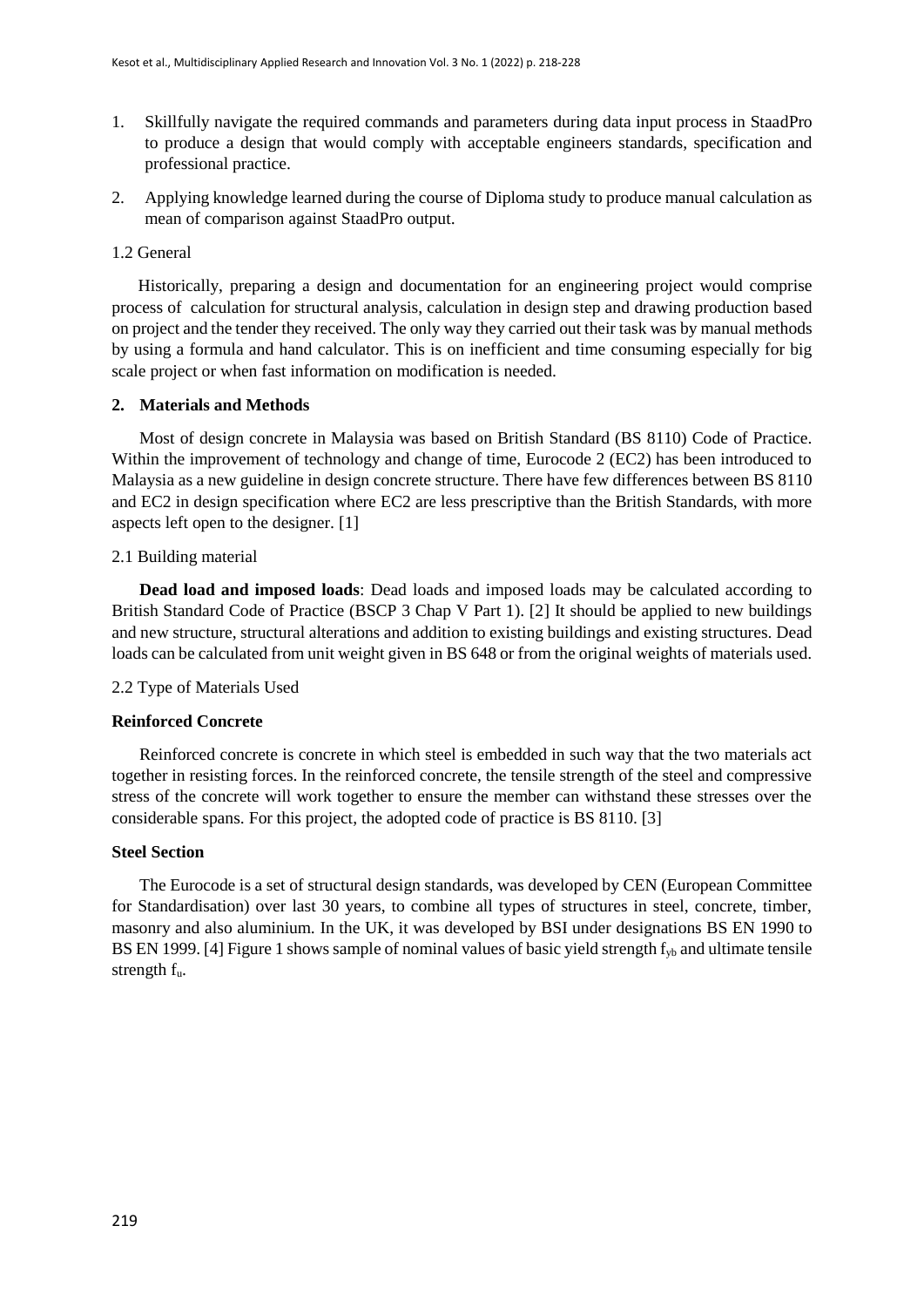| Type of steel                                                                      | Standard         | Grade    | $f_{\rm th}$ N/mm <sup>2</sup> | f <sub>u</sub> N/mm <sup>2</sup> |
|------------------------------------------------------------------------------------|------------------|----------|--------------------------------|----------------------------------|
| Hot rolled products of non-alloy                                                   | EN 10025: Part 2 | S 235    | 235                            | 360                              |
| structural steels. Part 2: Technical<br>delivery conditions for non<br>alloy       |                  | S 275    | 275                            | 430                              |
| structural steels                                                                  |                  | S 355    | 355                            | 510                              |
| Hot-rolled products of structural steels.                                          | EN 10025: Part 3 | S 275 N  | 275                            | 370                              |
| Part 3: Technical delivery conditions for<br>normalized/normalized rolled weldable |                  | S 355 N  | 355                            | 470                              |
| fine grain structural steels                                                       |                  | S 420 N  | 420                            | 520                              |
|                                                                                    |                  | S 460 N  | 460                            | 550                              |
|                                                                                    |                  | S 275 NL | 275                            | 370                              |
|                                                                                    |                  | S 355 NL | 355                            | 470                              |
|                                                                                    |                  | S 420 NL | 420                            | 520                              |
|                                                                                    |                  | S 460 NL | 460                            | 550                              |
| Hot-rolled products of structural steels.                                          | EN 10025: Part 4 | S 275 M  | 275                            | 360                              |
| Part 4: Technical delivery conditions for<br>thermomechanical rolled weldable fine |                  | S 355 M  | 355                            | 450                              |
| grain structural steels                                                            |                  | S 420 M  | 420                            | 500                              |
|                                                                                    |                  | S 460 M  | 460                            | 530                              |
|                                                                                    |                  | S 275 ML | 275                            | 360                              |
|                                                                                    |                  | S 355 ML | 355                            | 450                              |
|                                                                                    |                  | S 420 ML | 420                            | 500                              |
|                                                                                    |                  | S 460 ML | 460                            | 530                              |

#### **Figure 1: Nominal values of basic yield strength fyb and ultimate tensile strength f<sup>u</sup>**

#### 2.3 STAAD Pro Software

STAAD Pro is a structural design oriented software with interactive user interface. It can be used for modelling, designing and analyzing various type structures and structural configurations. Designs can include building structures incorporating culverts, petrochemical plants, bridges, tunnels, piles and construction materials such as timber, steel, concrete, aluminium and cold-formed steel. [5]

#### 2.4 Methods

Following are detail steps planned and undertook for the execution of this project:

- **Step 1**: In order to be able to run the program smoothly, the application and functions of the selected software, including STAAD Pro and Esteem software were learn consecutively.
- **Step 2**: Using the respective tools, a few working examples which were available in the software manuals were tried out.
- **Step 3**: By evaluating and comparing the result output obtained from the various work examples using the two selected software and manual measurement, the efficacy of the software was checked.
- **Step 4**: The columns were constructed using the manual calculation. It calculated the amount of the reinforcement needed in the columns of the various structural models. The manual calculation was used to calculate these fixed column sizes because it employed the most traditional approaches to design.
- **Step 5**: In order to validate the efficiency of the selected program in generating the most economical and feasible column design with regard to manual calculation, the resulting outputs were compared. [6]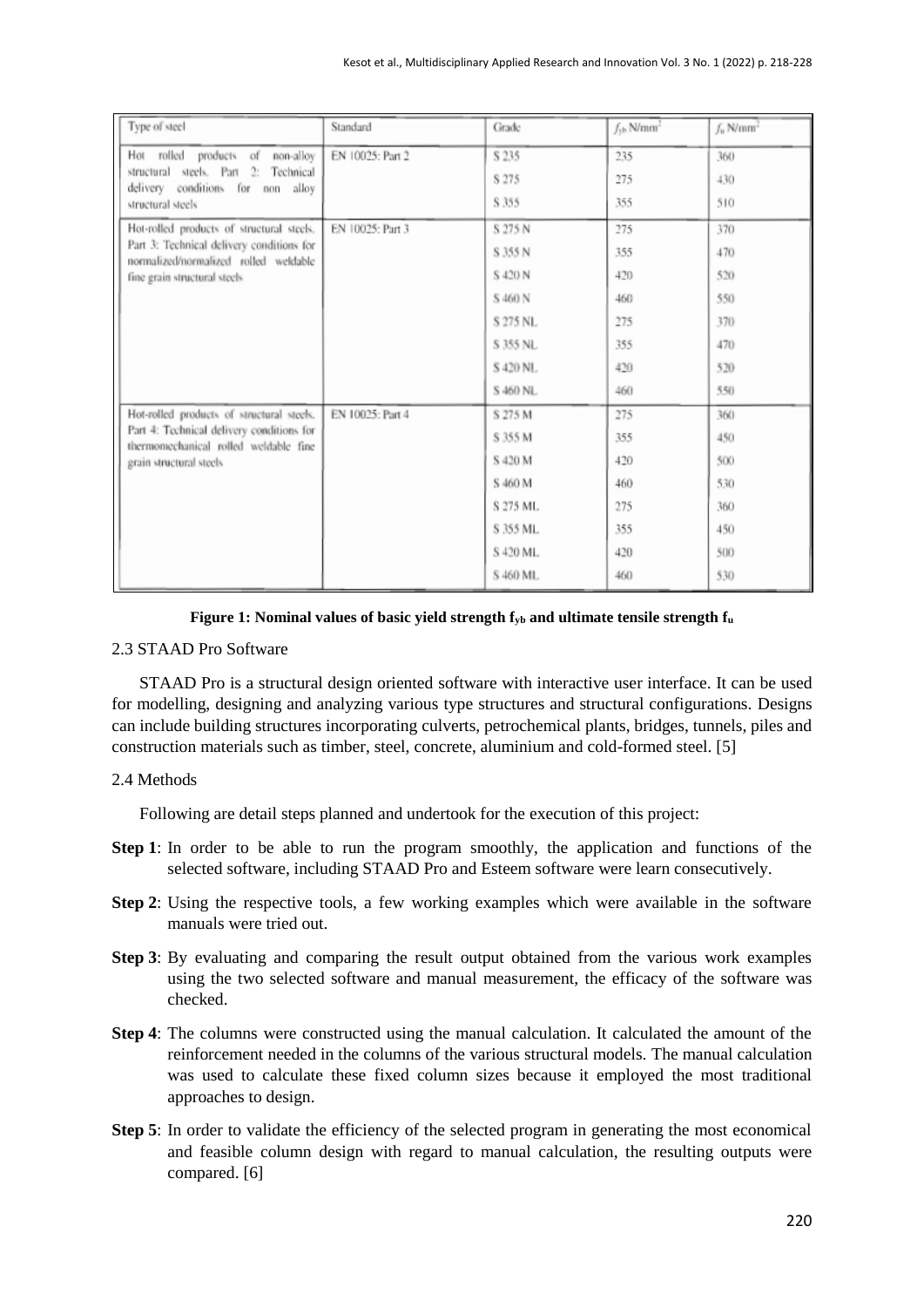#### 2.5 Equations

Following are sample of equations referred for this project:

#### **Wind Load**

Design wind pressure,  $p = C_e \times C_q \times Q_s$  **Eqn. 1** 

The wind stagnation pressure, Qs is calculated using the following equation.

$$
Q_s = 0.00256 \times V^2
$$
 Eqn. 2

#### **Load Combination**

Dead Load + Imposed Load + Wind Load 
$$
\text{Eqn. 3}
$$

#### **3. Results and Discussion**

Some of the sample analysis and design results have been shown below.

#### 3.1 Results from STAAD Pro

Figure 2 shows the reaction summary output result for all the building's support.

|        |      |               | Horizontal | Vertical | Horizontal |                     | Moment             |                    |
|--------|------|---------------|------------|----------|------------|---------------------|--------------------|--------------------|
|        | Node | L/C           | FX         | FY       | FZ         | МX                  | MΥ                 | ΜZ                 |
|        |      |               | (kN)       | (kN)     | (kN)       | (kN <sup>-</sup> m) | (kN <sub>m</sub> ) | (kN <sub>m</sub> ) |
| Max FX | 11   | 3:ULC, 1.4 DE | 13.532     | 205.032  | $-4.177$   | $-1.348$            | 0.010              | $-4.924$           |
| Min FX | 35   | 3:ULC, 1.4 DE | $-17.806$  | 218.592  | $-22.303$  | $-8.016$            | 0.002              | 6.661              |
| Max FY | 34   | 3:ULC, 1.4 DE | 10.434     | 298.096  | $-24.213$  | $-8.483$            | 0.019              | $-3.901$           |
| Min FY | 15   | 2:LL          | $-0.692$   | 20.630   | 5.523      | 1.854               | 0.010              | 0.297              |
| Max FZ | 15   | 3:ULC, 1.4 DE | $-2.525$   | 135.321  | 20.554     | 6.905               | 0.037              | 1.091              |
| Min FZ | 34   | 3:ULC, 1.4 DE | 10.434     | 298.096  | $-24.213$  | $-8.483$            | 0.019              | $-3.901$           |
| Max MX | 47   | 3:ULC, 1.4 DE | 1.561      | 184.351  | 20.487     | 7.154               | 0.002              | $-0.485$           |
| Min MX | 34   | 3:ULC, 1.4 DE | 10.434     | 298.096  | $-24.213$  | $-8.483$            | 0.019              | $-3.901$           |
| Max MY | 15   | 3:ULC, 1.4 DE | $-2.525$   | 135.321  | 20.554     | 6.905               | 0.037              | 1.091              |
| Min MY | 35   | 2:LL          | -4.737     | 41.733   | $-6.002$   | $-2.153$            | $-0.000$           | 1.771              |
| Max MZ | 35   | 3:ULC, 1.4 DE | $-17.806$  | 218.592  | $-22.303$  | $-8.016$            | 0.002              | 6.661              |
| Min MZ | 11   | 3:ULC, 1.4 DE | 13.532     | 205.032  | $-4.177$   | $-1.348$            | 0.010              | $-4.924$           |

**Figure 2 : Reaction summary**

Figure 3 shows the comparison of shear, bending moment and deflection of beam no. 1.



**Figure 3 : Shear, bending moment and deflection of beam no. 1**

Figure 4 shows summary of stress for plate center.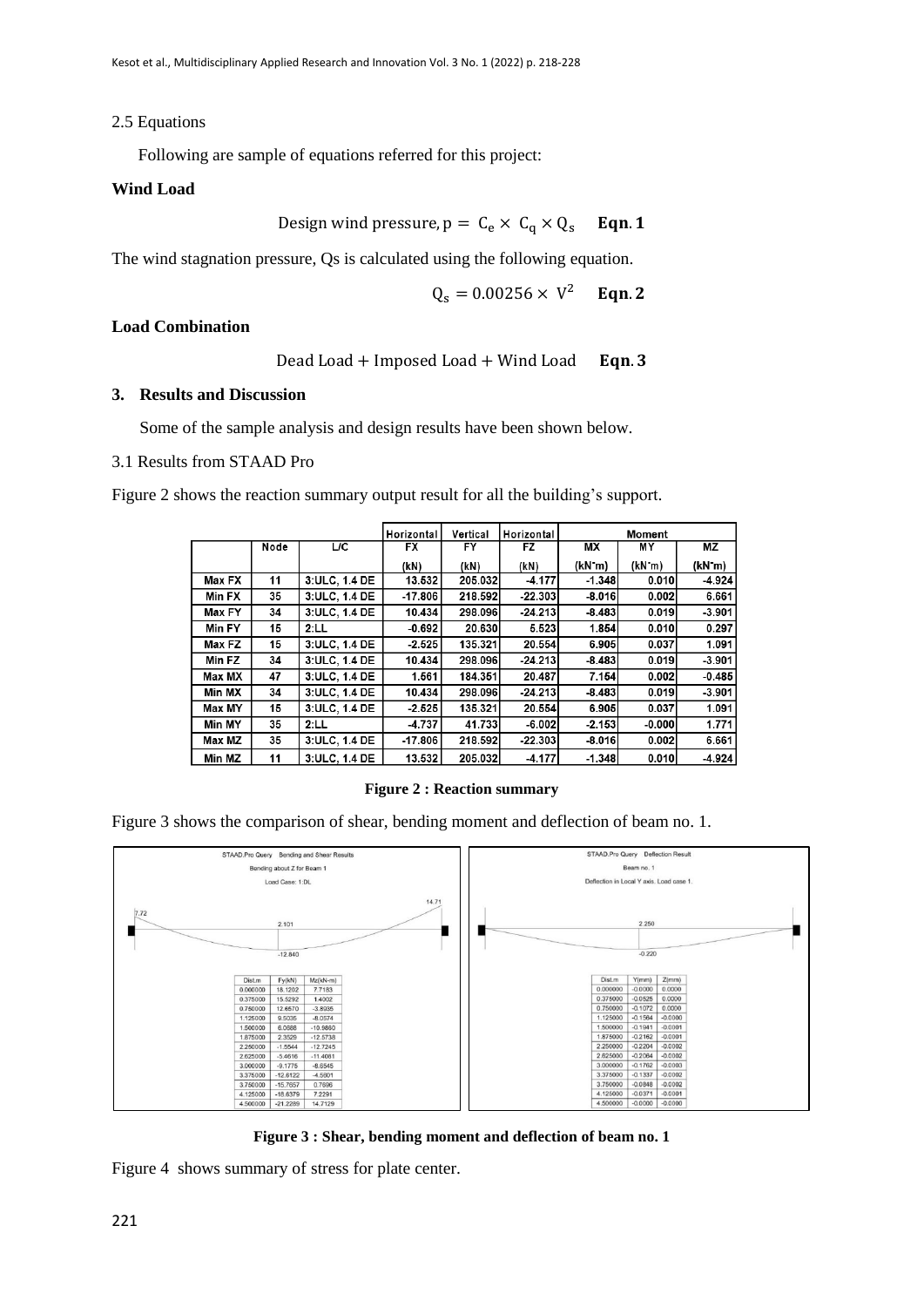|         |       |                 |                      | Shear                | Membrane             |                      | Bending              |          |          |                      |
|---------|-------|-----------------|----------------------|----------------------|----------------------|----------------------|----------------------|----------|----------|----------------------|
|         | Plate | $\overline{LC}$ | Qx                   | <b>Oy</b>            | <b>Sx</b>            | Sy                   | Sxy                  | Mx       | Μy       | Mxy                  |
|         |       |                 | (N/mm <sup>2</sup> ) | (N/mm <sup>2</sup> ) | (N/mm <sup>2</sup> ) | (N/mm <sup>2</sup> ) | (N/mm <sup>2</sup> ) | (kN'm/m) | (kN'm/m) | (kN <sub>m</sub> /m) |
| Max Qx  | 125   | 3:ULC, 1.4 DE   | 0.013                | 0.005                | $-0.002$             | $-0.022$             | $-0.002$             | $-0.916$ | 0.341    | $-0.225$             |
| Min Qx  | 123   | 3:ULC, 1.4 DE   | $-0.009$             | 0.015                | $-0.018$             | $-0.004$             | $-0.001$             | 0.754    | $-0.885$ | 0.202                |
| Max Qy  | 123   | 3: ULC, 1.4 DE  | $-0.009$             | 0.015                | $-0.018$             | $-0.004$             | $-0.001$             | 0.754    | $-0.885$ | 0.202                |
| Min Qy  | 120   | 3: ULC, 1.4 DE  | 0.007                | $-0.004$             | $-0.004$             | $-0.015$             | 0.003                | $-0.739$ | 0.316    | 0.056                |
| Max Sx  | 121   | 2:LL            | $-0.000$             | $-0.001$             | $-0.001$             | $-0.003$             | 0.000                | $-0.091$ | 0.106    | $-0.005$             |
| Min Sx  | 124   | 3: ULC, 1.4 DE  | $-0.001$             | 0.001                | $-0.018$             | $-0.016$             | $-0.001$             | 0.952    | 0.624    | $-0.029$             |
| Max Sy  | 123   | 2:LL            | $-0.002$             | 0.004                | $-0.005$             | $-0.001$             | $-0.000$             | 0.202    | $-0.238$ | 0.055                |
| Min Sv  | 125   | 3: ULC, 1.4 DE  | 0.013                | 0.005                | $-0.002$             | $-0.022$             | $-0.002$             | $-0.916$ | 0.341    | $-0.225$             |
| Max Sxy | 120   | 3: ULC, 1.4 DE  | 0.007                | $-0.004$             | $-0.004$             | $-0.015$             | 0.003                | $-0.739$ | 0.316    | 0.056                |
| Min Sxy | 125   | 3.ULC, 1.4 DE   | 0.013                | 0.005                | $-0.002$             | $-0.022$             | $-0.002$             | $-0.916$ | 0.341    | $-0.225$             |
| Max Mx  | 124   | 3: ULC, 1.4 DE  | $-0.001$             | 0.001                | $-0.018$             | $-0.016$             | $-0.001$             | 0.952    | 0.624    | $-0.029$             |
| Min Mx  | 125   | 3: ULC, 1.4 DE  | 0.013                | 0.005                | $-0.002$             | $-0.022$             | $-0.002$             | $-0.916$ | 0.341    | $-0.225$             |
| Max My  | 129   | 3: ULC, 1.4 DE  | 0.000                | $-0.001$             | $-0.010$             | $-0.011$             | 0.000                | 0.807    | 0.932    | $-0.039$             |
| Min My  | 123   | 3: ULC, 1.4 DE  | $-0.009$             | 0.015                | $-0.018$             | $-0.004$             | $-0.001$             | 0.754    | $-0.885$ | 0.202                |
| Max Mxy | 123   | 3: ULC, 1.4 DE  | $-0.009$             | 0.015                | $-0.018$             | $-0.004$             | $-0.001$             | 0.754    | $-0.885$ | 0.202                |
| Min Mxy | 125   | 3: ULC, 1.4 DE  | 0.013                | 0.005                | $-0.002$             | $-0.022$             | $-0.002$             | $-0.916$ | 0.341    | $-0.225$             |

**Figure 4 : Plate center stress summary**

Figure 5 shows the interface for properties selection in STAAD Pro.

| Properties - Whole Structure                             |                               |            |  |  |  |  |
|----------------------------------------------------------|-------------------------------|------------|--|--|--|--|
| Section                                                  | <b>Beta Angle</b>             |            |  |  |  |  |
| Ref Section                                              | Material                      |            |  |  |  |  |
| 1<br><b>Plate 0.15</b>                                   | <b>CONCRETE</b>               |            |  |  |  |  |
| $\frac{2}{3}$<br>Rect 0.60x0.25                          | <b>CONCRETE</b>               |            |  |  |  |  |
| Rect 0.25x0.35                                           | <b>CONCRETE</b>               |            |  |  |  |  |
|                                                          | V Highlight Assigned Geometry |            |  |  |  |  |
|                                                          | Fdit                          | Delete     |  |  |  |  |
| Values                                                   | <b>Section Database</b>       | Define     |  |  |  |  |
| <b>Materials</b>                                         | <b>Thickness</b>              | User Table |  |  |  |  |
|                                                          | Assignment Method             |            |  |  |  |  |
| Assign To Selected Beams<br>O Use Cursor To Assign       |                               |            |  |  |  |  |
| Assign To Edit List<br>Assign To View                    |                               |            |  |  |  |  |
|                                                          |                               |            |  |  |  |  |
| 1 To 4 10 To 13 30 31 37 To 40 42 47 57 To 59 67 To 72 9 |                               |            |  |  |  |  |
|                                                          |                               |            |  |  |  |  |
|                                                          |                               |            |  |  |  |  |
|                                                          | Close<br>Assign               | Help       |  |  |  |  |

**Figure 5 : Interface for Properties in STAAD Pro**

Figure 6 shows full 3D view of project using STAAD Pro software.



**Figure 6 : 3 Dimensional view**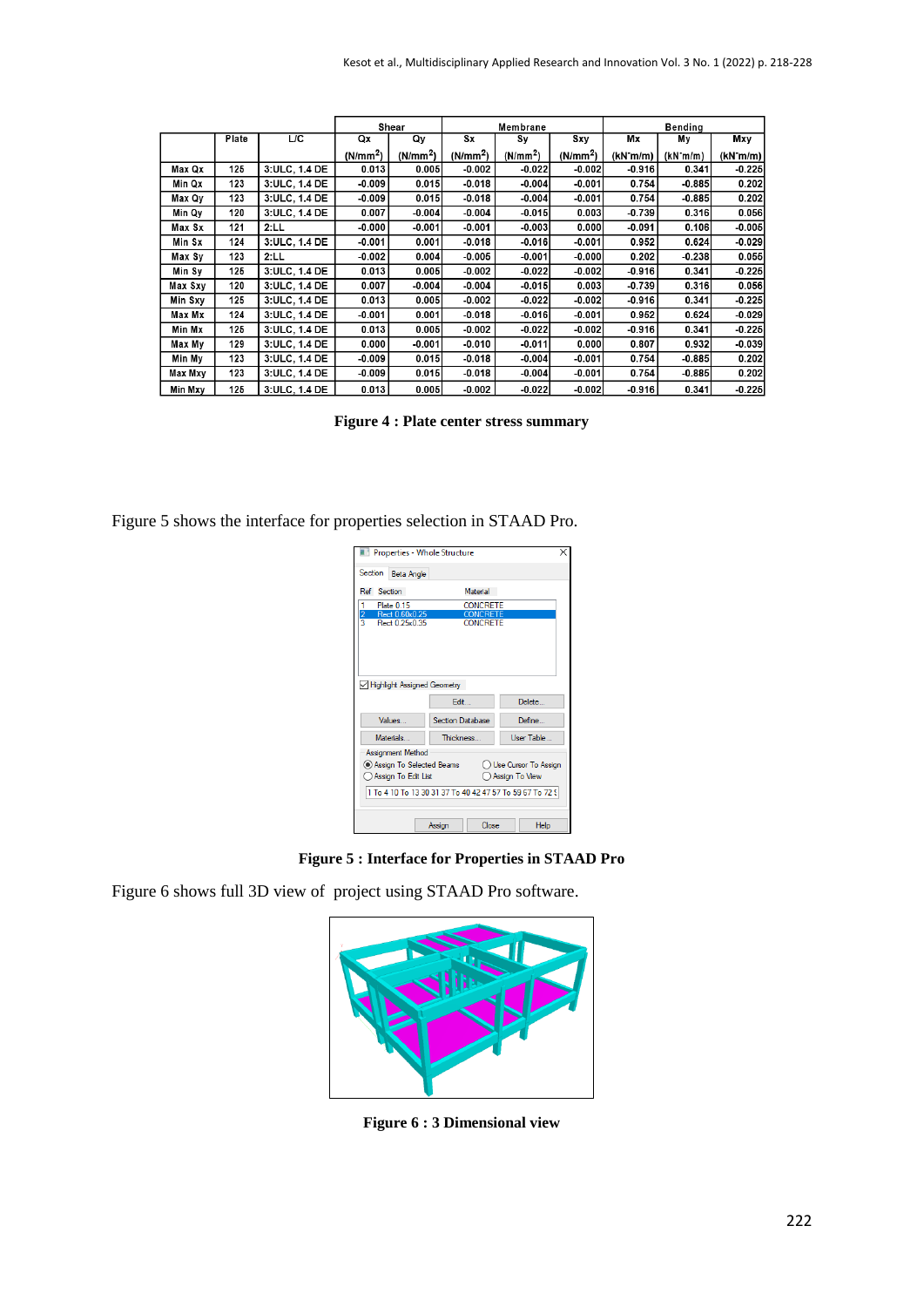## 3.2 Results from manual calculation design

This section shows brief output data from manual calculation for selected element for comparison. Detail calculation steps are presented in APPENDIX.

# **Slab design**

Figure 7 shows a slab for panel 1 of the structure.

Slab thickness : 200 mm Concrete grade : 25 N/mm<sup>2</sup> Steel grade : 460 N/mm<sup>2</sup> Weight of concrete : 25 kN/m<sup>3</sup>



**Figure 7 : Slab panel 1**

#### **Beam design**

Figure 8 shows result of beam no 1 of the structure.

Beam size :  $250$  mm  $\times$  600 mm Beam length : 4500 mm Concrete grade : 25 N/mm<sup>2</sup> Steel grade : 460 N/mm<sup>2</sup> Weight of concrete : 25 kN/m<sup>3</sup>



**Figure 8 : Beam no. 1 section**

# **Column design**

Figure 9 shows the detail of column no 1 of the structure.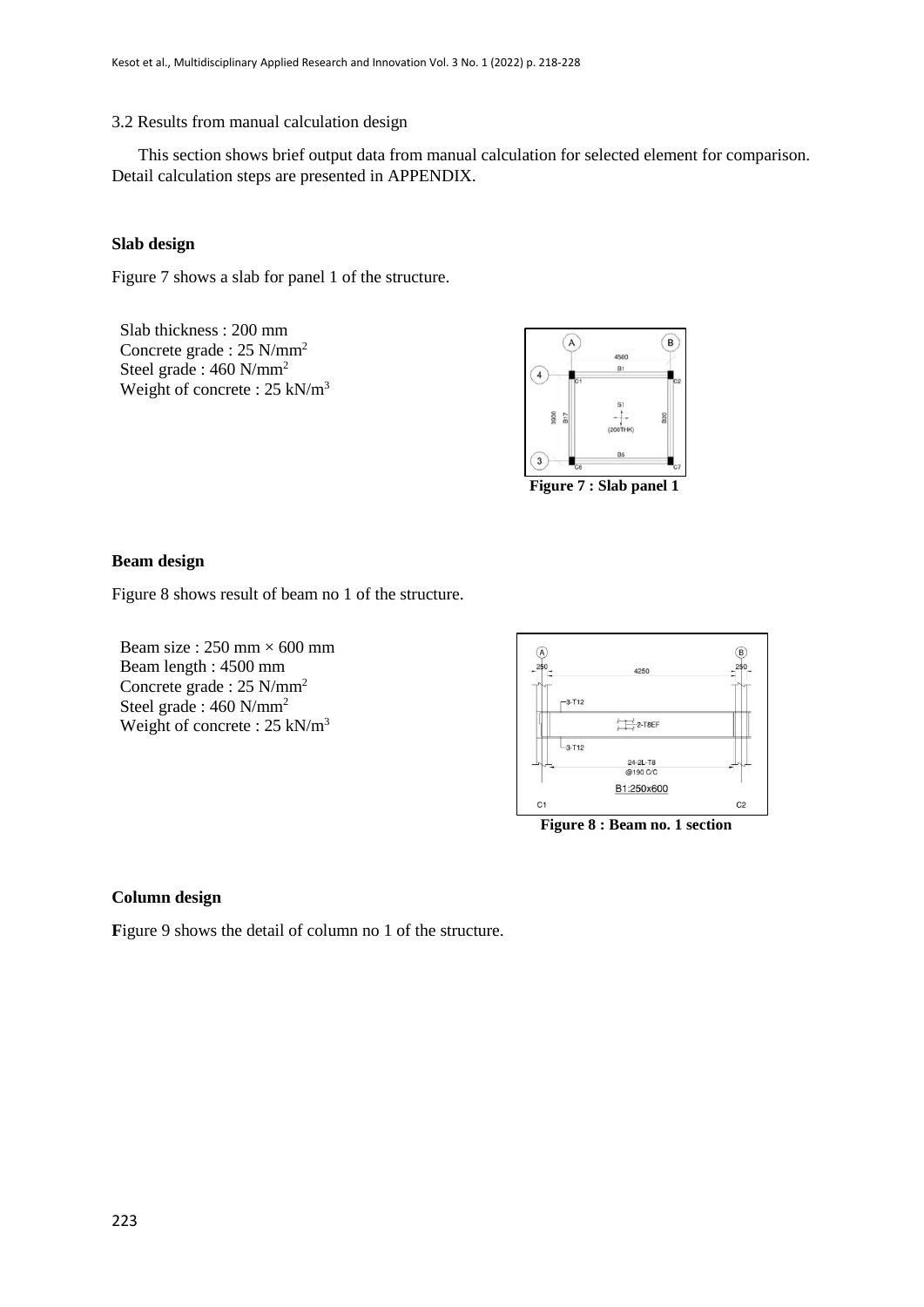Column size :  $250$  mm  $\times$  350 mm Weight of concrete : 25 kN/m<sup>3</sup> Concrete grade : 25 N/mm<sup>2</sup> Steel grade : 460 N/mm<sup>2</sup>



**Figure 9 : Column no. 1 section**

# 3.3 Comparison

**Table 1 : Results comparison between STAAD Pro and manual design calculation**

| Parameter          | <b>STAAD</b> Pro                       | Manual design calculation |
|--------------------|----------------------------------------|---------------------------|
| Slab thickness     | $150 \text{ mm}$                       | $200$ mm                  |
| Beam size          | $250 \text{ mm} \times 600 \text{ mm}$ | $250$ mm $\times$ 600 mm  |
| Column size        | $250$ mm $\times$ 350 mm               | $250$ mm $\times$ 350 mm  |
| Concrete grade     | $25$ N/mm <sup>2</sup>                 | $25$ N/mm <sup>2</sup>    |
| Steel grade        | $460$ N/mm <sup>2</sup>                | $460$ N/mm <sup>2</sup>   |
| Weight of concrete | $25$ kN/m <sup>3</sup>                 | $25$ kN/m <sup>3</sup>    |
|                    |                                        |                           |

Table 1 summarize various value of design output between STAAD Pro and manual design calculation while others parameters remain constant.

#### 3.4 Discussion

Figure 10 shows the analysis and design results. It can be concluded that this project had no failures for the analysis and design. This is because there are 0 Error (s), 0 warning (s) and 0 note (s). So that means, the residential building is safe to occupy.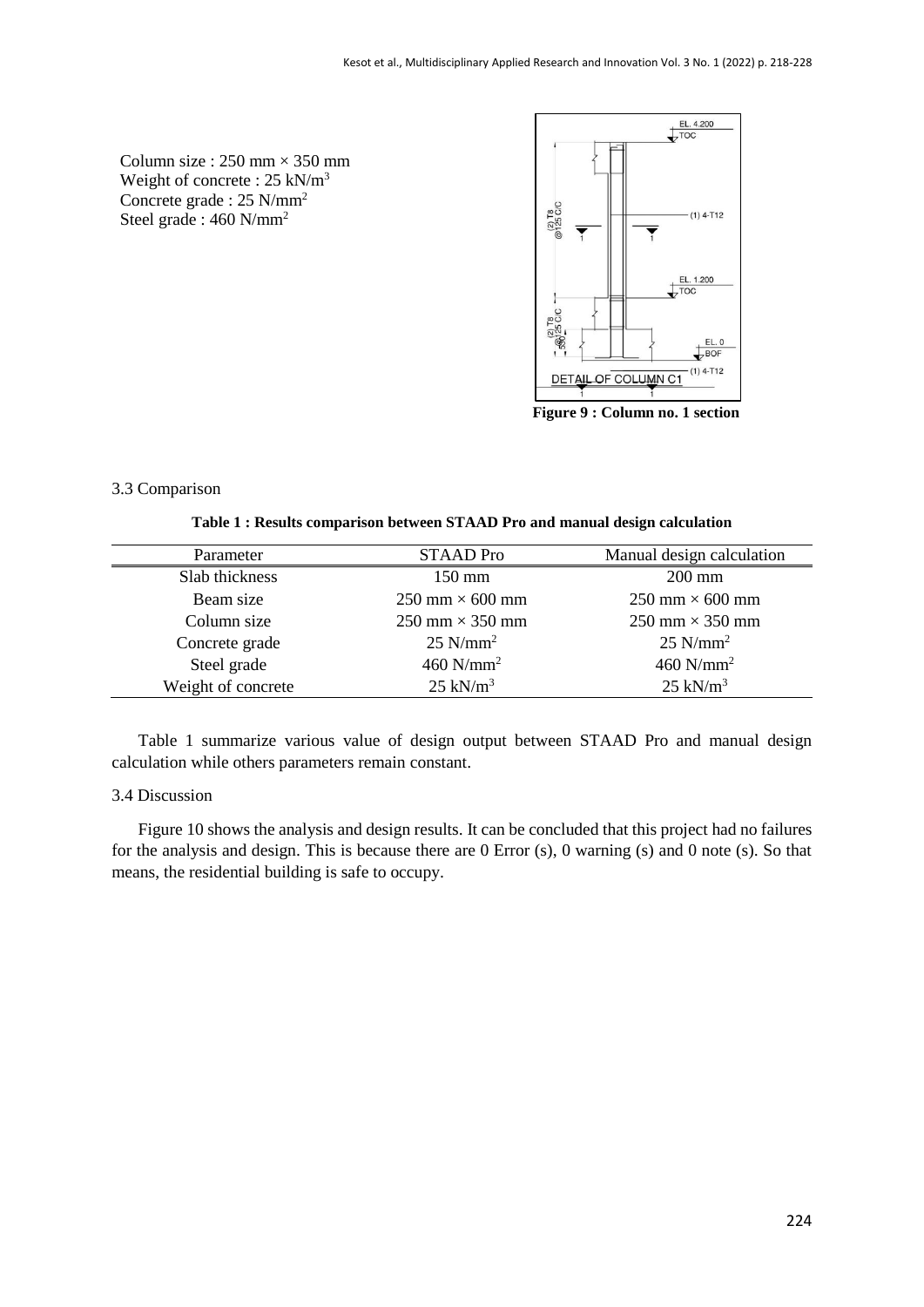| STAAD Analysis and Design                                                                                                                                                                                                                                                                                                                                                                                                                                                                                                                                                                                                                                                                                                                                                                                                                                                                                                                                                                                                                                                                                                                                                                                                            |      | ×             |
|--------------------------------------------------------------------------------------------------------------------------------------------------------------------------------------------------------------------------------------------------------------------------------------------------------------------------------------------------------------------------------------------------------------------------------------------------------------------------------------------------------------------------------------------------------------------------------------------------------------------------------------------------------------------------------------------------------------------------------------------------------------------------------------------------------------------------------------------------------------------------------------------------------------------------------------------------------------------------------------------------------------------------------------------------------------------------------------------------------------------------------------------------------------------------------------------------------------------------------------|------|---------------|
| ++ Read/Check Data in Load Cases<br>13:16:27<br>++ Using 64-bit analysis engine<br>++ Using In-Core Advanced Math Solver<br>++ Processing and setting up Load Vector.<br>13:16:27<br>++ Processing Element Stiffness Matrix.<br>13:16:27<br>++ Calculating Member Forces.<br>13:16:27<br>++ Analysis Successfully Completed ++<br>++ Processing Element Forces.<br>13:16:28<br>++ Processing Element Corner Forces.<br>13:16:28<br>13:16:28<br>++ Processing Element Stresses.<br>++ Creating Displacement File (DSP)<br>13:16:28<br>++ Creating Reaction File (REA)<br>13:16:28<br>++ Calculating Section Forces1-110.<br>13:16:28<br>++ Calculating Section Forces2.<br>13:16:28<br>++ Calculating Section Forces3<br>13:16:28<br>++ Creating Section Force File (BMD)<br>13:16:28<br>++ Creating Section Displace File (SCN)<br>13:16:28<br>++ Creating Element Stress File (EST)<br>13:16:29<br>++ Creating Element JT Stress File (EJT)<br>13:16:29<br>++ Creating Element JT Force File (ECF)<br>13:16:29<br>++ Done<br>13:16:29<br>$0 \text{ Error}(s)$ , $0 \text{ Warning}(s)$ , $0 \text{ Note}(s)$<br>++ End STAAD. Pro Run Elapsed Time = 3 Secs<br>C:\Users\User\OneDrive\Desktop\SEMEST~2\FYP2~1\STAADanl<br>$\langle$ |      | $\rightarrow$ |
| C View Output File<br><b>C</b> Go to Post Processing Mode                                                                                                                                                                                                                                                                                                                                                                                                                                                                                                                                                                                                                                                                                                                                                                                                                                                                                                                                                                                                                                                                                                                                                                            |      |               |
| Stay in Modeling Mode                                                                                                                                                                                                                                                                                                                                                                                                                                                                                                                                                                                                                                                                                                                                                                                                                                                                                                                                                                                                                                                                                                                                                                                                                | Done |               |

**Figure 10 : Analysis and design results**

#### **4. Conclusion**

Overall, it can be said this project has achieved its objectives that is produce a satisfactory design of a single-storey building using STAAD Pro software. Comparison with manual calculation also yield satisfactory deviation. The employment of AutoCAD software to produce final engineering drawing also enhance the suitability of STAAD Pro.

#### **Acknowledgement**

The authors would also like to thank the Centre for Diploma Studies, Universiti Tun Hussein Onn Malaysia for its support.

#### **Appendix**

# **1. Slab Design**

#### **Bending (short span) :**

 $M_{sx} = \alpha_{sx} n l_x^2 = (0.084)(15.3)(3.9)^2 = 19.55$  kNm

Exposure XC2, minimum cover  $= 35$  mm

Assume bar size  $= 10$  mm

 $d = 200 - 35 - 10/2 = 160$  mm

$$
K = M_{sx} / bd^2 f_{ck} = 19.55 \times 10^6 / 1000(160)^2(25) = 0.031
$$

$$
z/d = 0.5 \left[ 1 + \sqrt{1 - 3.53K} \right] = 0.5 \left[ 1 + \sqrt{1 - 3.53(0.031)} \right] = 0.97
$$
 (Use  $z = 0.95d$ )

 $z = 0.95(160) = 152$  mm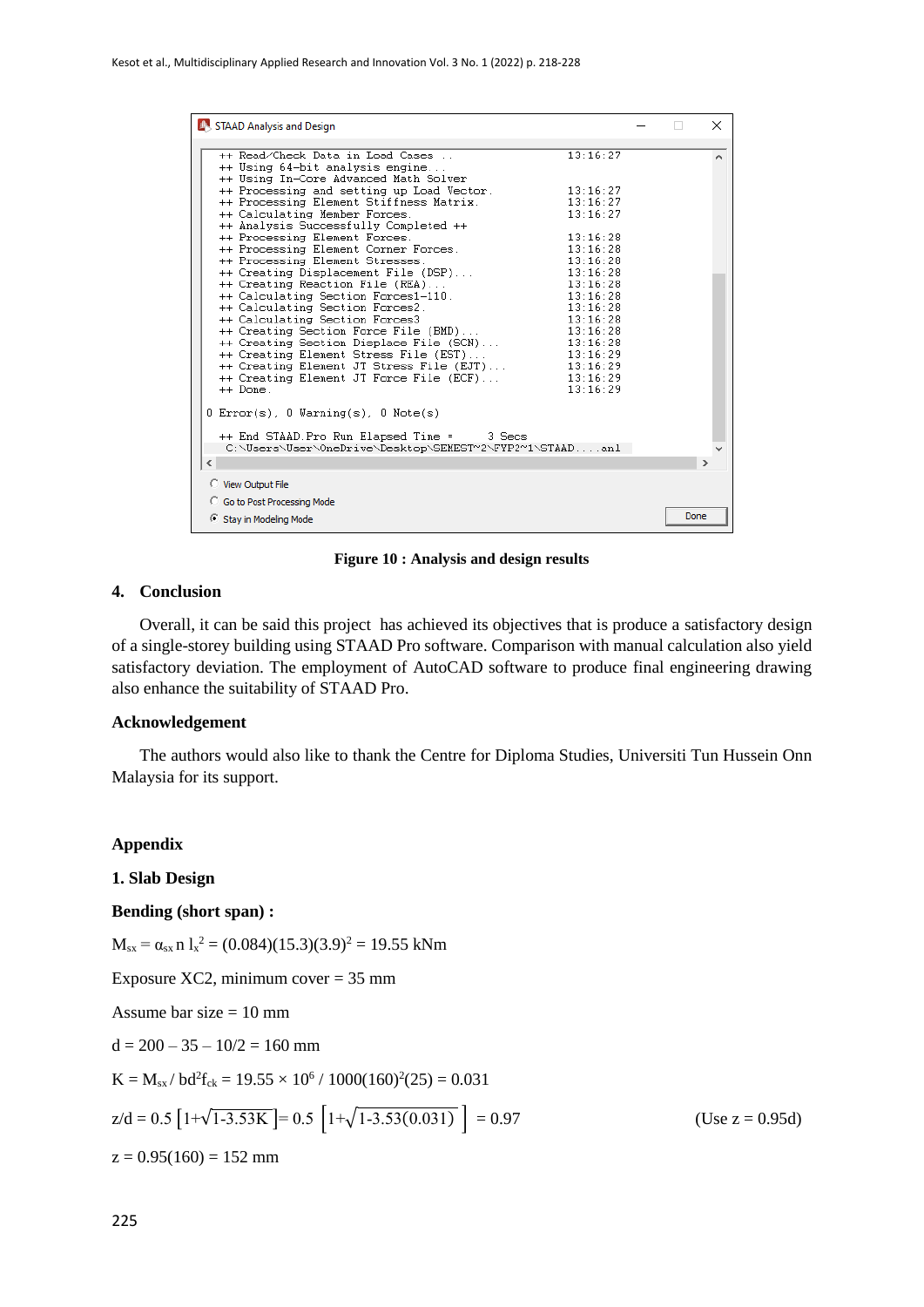$A_{sx} = M_{sx}/0.87 f_{yk} z = 19.55 \times 10^6 / 0.87(460)(152) = 321 mm<sup>2</sup>/m$ Provide H10 at 200 mm centre,  $A_s = 393$  mm<sup>2</sup>/m **Bending (long span) :**  $M_{sy} = \alpha_{sy} n l_y^2 = (0.059)(15.3)(3.9)^2 = 13.73$  kNm  $d = 200 - 35 - 10 - 5 = 150$  mm  $K = M_{sy} / bd^2f_{ck} = 13.73 \times 10^6 / 1000(150)^2(25) = 0.024$  $z/d = 0.5 \left[1 + \sqrt{1 - 3.53K}\right] = 0.5 \left[1 + \sqrt{1 - 3.53(0.024)}\right] = 0.98$  (Use z = 0.95d)  $z = 0.95(150) = 143$  mm  $A_{sy} = M_{sy}/0.87 f_{yk} z = 13.73 \times 10^6 / 0.87(460)(143) = 240$  mm<sup>2</sup>/m Provide H10 at 300 mm centre,  $A_s = 262$  mm<sup>2</sup>/m **2. Beam design Maximum design moment at mid span** =  $wL^{2}/8 = 39.80(4.5)^{2}/8$  $= 100.74$  kNm Assume; Link  $= 10$  mm, Bar  $= 20$ mm  $d = h - cover - link - diameter - bar size/2$  $= 600 - 25 - 10 - 20/2 = 555$  mm  $K =$ M  $bd^2f_{ck}$ =  $100.74 \times 10^6$  $(250)(555)^{2}(25)$  $= 0.052 < 0.167$  OK  $z =$ d  $\frac{1}{2}[1+\sqrt{1-3.53K}] \le 0.95d =$ 555  $\left[1+\sqrt{1-3.53(0.052)}\right] \leq 0.95(555)$  $= 528$  mm  $> 527$  mm **Tension steel require, As =** Md  $100.74 \times 10^6$ 

$$
\frac{Md}{0.87f_{yk}z} = \frac{100.74 \times 10}{0.87(460)(527)}
$$
  
= 478 mm<sup>2</sup>

#### **Minimum reinforcement**:

C25 minimum of reinforcement :

$$
628 \text{ mm}^2 > 210 \text{ mm}^2
$$
 OK

#### **Maximum reinforcement provide :**

 $0.14\% \times bh = (0.14)(250)(600) / 100 = 210 \text{ mm}^2$ 

628  $\frac{128}{(250)(600)} \times 100\% = 0.42\% < 4\%$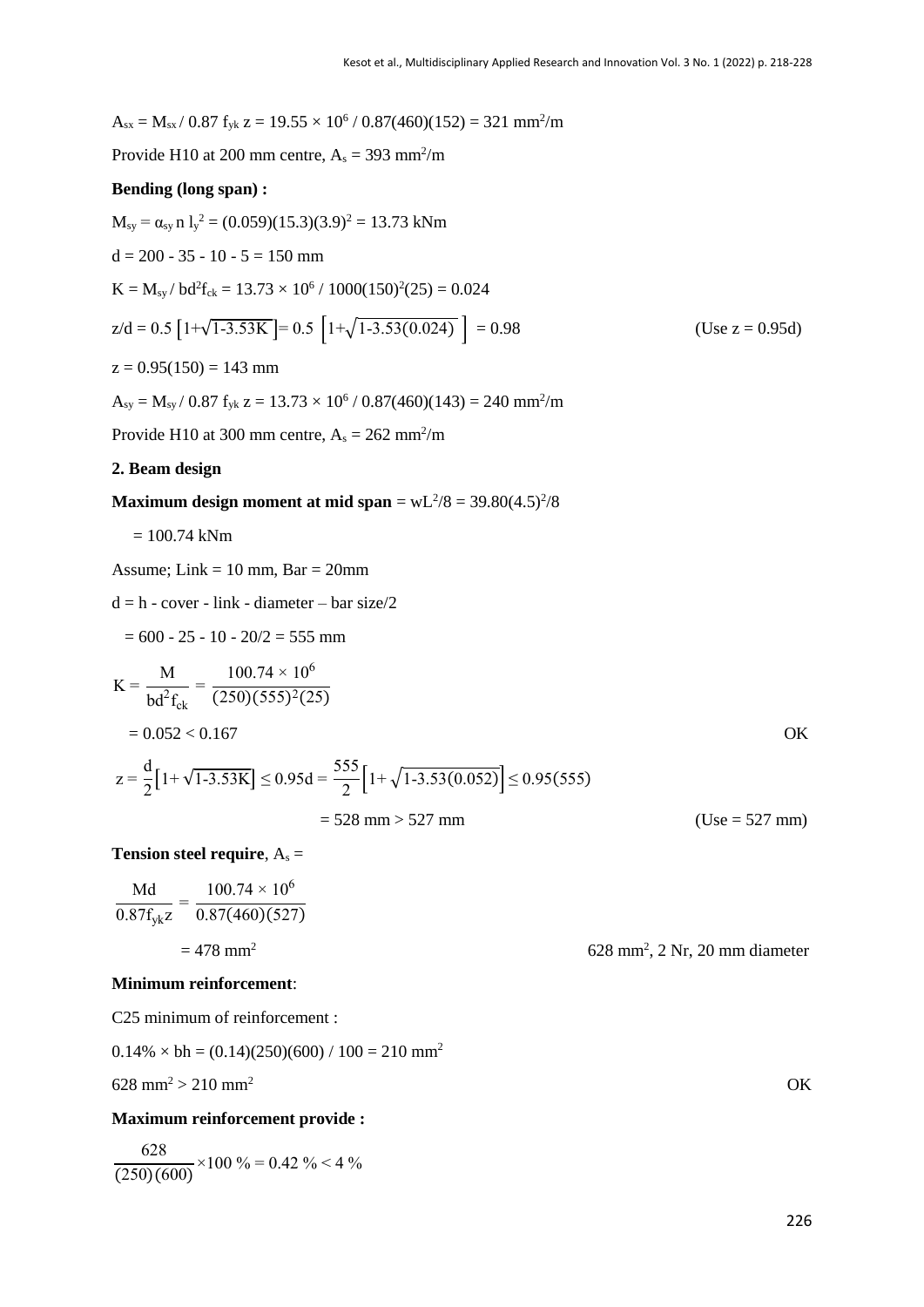#### **Minimum spacing between bar :**

- $Max bar size = 20 mm$
- 20 mm, aggregate size
- Maximum aggregate size  $+ 5 = 20$  (assume)  $+ 5 = 25$  mm

#### **Check bar spacing :**

250 - 25(cover) - 25(cover) - 10(link) - 10(link) - 20(diameter) - 20(diameter) = 140 mm > 25 mm OK

#### **Maximum spacing between bars :**

 $435(g_k + 0.87q_k) / 1.35g_k + 1.5q_k$ 

 $g_k = 19.48 \times 4.5 = 87.66$  kN  $q_k = 9 \times 4.5 = 40.5$  kN Steel stress =  $435 [87.66 + 0.8(40.5)] / 1.35(87.66) + 1.5(40.5)$  $= 292$  N/mm<sup>2</sup> Maximum spacing  $= 150 \text{ mm} > 140 \text{ mm}$ **3. Column design** The clear height is  $3000 - 600 = 2400$  mm  $l_0 = 0.75$  X clear height =  $0.75 \times 2400 = 1800$  mm  $l_o / b = 1800 / 600 = 14.25$ Limiting  $l_o/b = 6.19\sqrt{\text{bhf}_{ck}/N_{Ed}}$  $= 6.19\sqrt{((250 \times 350 \times 25)/(1100 \times 10^3))}$  $= 8.73$  $14.25 > 8.73$ , the column is slender  $N/bhf_{ck} = 1100 \times 10^3 / (250 \times 350 \times 25) = 0.5$  $A_s = 0.17 \text{ X}10^{-3} \times 250 \times 350 \times 25 = 372 \text{ mm}^2$  $0.12N/f_{yk} = 0.12 \times 1100 \times 10^3 / 460 = 287$  mm<sup>2</sup> or 0.002 bh =  $0.002 \times 250 \times 350 = 175$  mm<sup>2</sup> Provide Nr 4, H12 bars,  $A<sub>s,prov</sub> = 452 mm<sup>2</sup>$